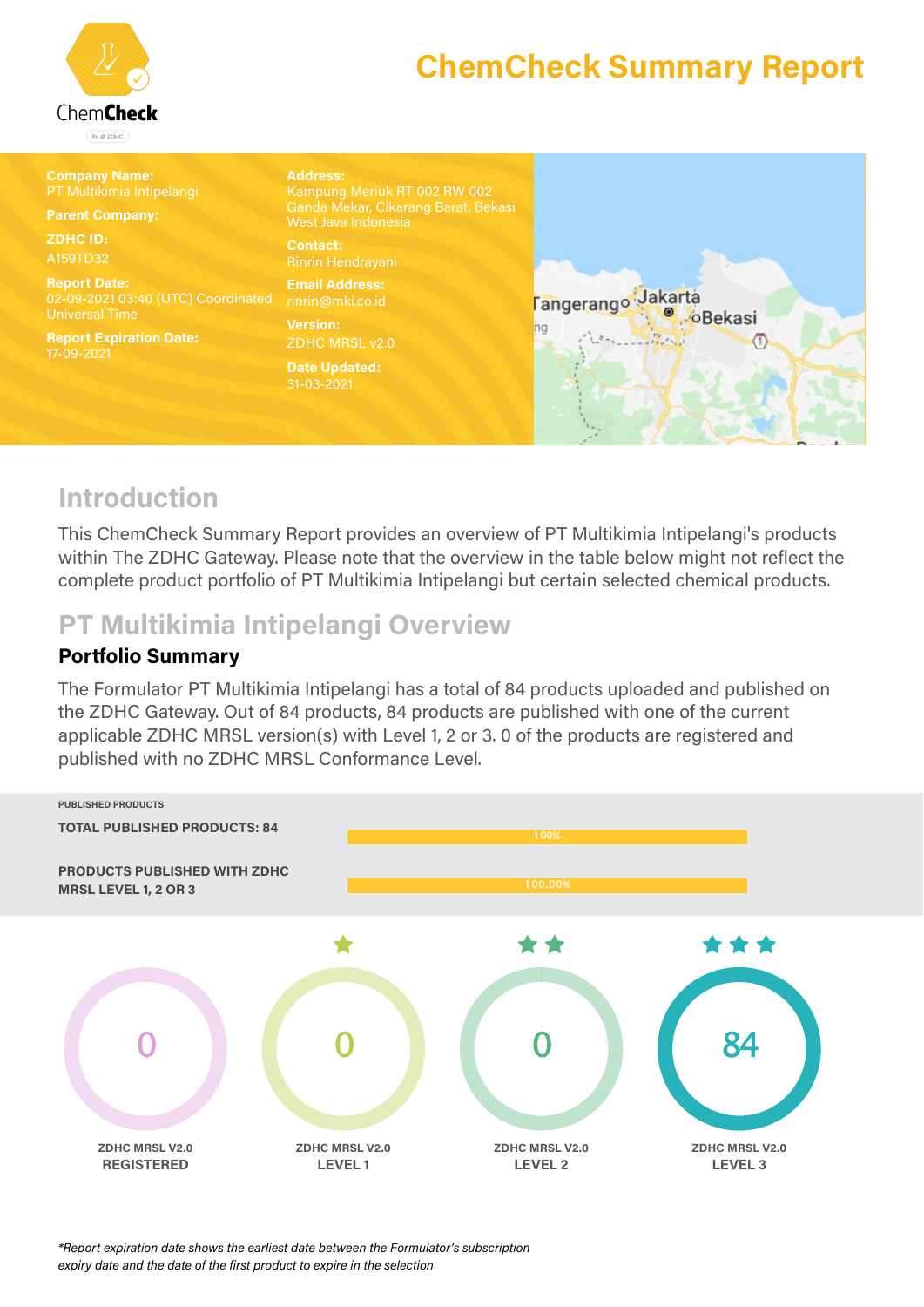### **PT Multikimia Intipelangi Overview**

#### **Product Portfolio Selection**

The following data reflects a selection of PT Multikimia Intipelangi's published ZDHC MRSL conformant products. Please note that the products and certifications have been chosen out of 84 published products within the PT Multikimia Intipelangi's total product portfolio, therefore, can be different from the total available products and products certifications on the ZDHC Gateway. Please find the definitions of ZDHC in the ZDHC [Conformance](https://www.roadmaptozero.com/input#CG) Guidance.

| <b>Product Name</b>     | <b>Other Names</b> | <b>ZDHCPID</b> | Substrate/Category/Type                                                                                                                | <b>ZDHCMRSL</b><br>Conformance<br>Level | <b>Available Certificate</b> | Certificate<br><b>Expiration</b><br><b>Date</b> |
|-------------------------|--------------------|----------------|----------------------------------------------------------------------------------------------------------------------------------------|-----------------------------------------|------------------------------|-------------------------------------------------|
| <b>AUXAL PAL</b>        |                    | P496XD88       | Textile, Textile Auxiliaries for<br>Dyeing and Printing,<br>Oxidizing agents                                                           | * * *                                   | bluesign <sup>®</sup>        | 01-01-2099                                      |
| <b>CHLORADYE AR</b>     |                    | P579IJ29       | Textile, Textile Auxiliaries for<br>Dyeing and Printing,<br>Oxidizing agents                                                           | ***                                     | bluesign®                    | 01-01-2099                                      |
| <b>CHLORADYE DLP</b>    |                    | P283NH33       | Textile, Textile Auxiliaries for<br>Dyeing and Printing, Leveling<br>agents                                                            | ***                                     | bluesign®                    | 01-01-2099                                      |
| CHLORADYE LAR           |                    | P243ND53       | Textile, Textile Auxiliaries for<br>Dyeing and Printing, Leveling<br>agents                                                            | ***                                     | bluesign®                    | 01-01-2099                                      |
| CHLORADYE LAR 300       |                    | P221ZO93       | Textile, Textile Auxiliaries for<br>Dyeing and Printing, Leveling<br>agents                                                            | ***                                     | bluesign®                    | 01-01-2099                                      |
| <b>CHLORAFIX NF</b>     |                    | P403PJ50       | Textile, Textile Auxiliaries for<br>Dyeing and Printing,<br>Aftertreatment agents for<br>fastness improvement                          | ***                                     | bluesign <sup>®</sup>        | 01-01-2099                                      |
| <b>CHLORAGEN ACS-LF</b> |                    | P227IK73       | Textile, Technical Auxiliaries<br>for multipurpose use in the<br>textile industry, Detergents,<br>dispersing and emulsifying<br>agents | * * *                                   | bluesign <sup>®</sup>        | 01-01-2099                                      |
| <b>CHLORAGEN LS</b>     |                    | P270JD19       | Textile, Technical Auxiliaries<br>for multipurpose use in the<br>textile industry, Detergents,<br>dispersing and emulsifying<br>agents | ***                                     | bluesign®                    | 01-01-2099                                      |
| <b>CHLORAGEN SR-G</b>   |                    | P445PD37       | Textile, Technical Auxiliaries<br>for multipurpose use in the<br>textile industry, Detergents,<br>dispersing and emulsifying<br>agents | * * *                                   | bluesign®                    | 01-01-2099                                      |
| CHLORALUB A CONC        |                    | P385LS22       | Textile, Auxiliaries and<br>finishing agents for fibres and<br>varns, Lubricants                                                       | * * *                                   | bluesign®                    | 01-01-2099                                      |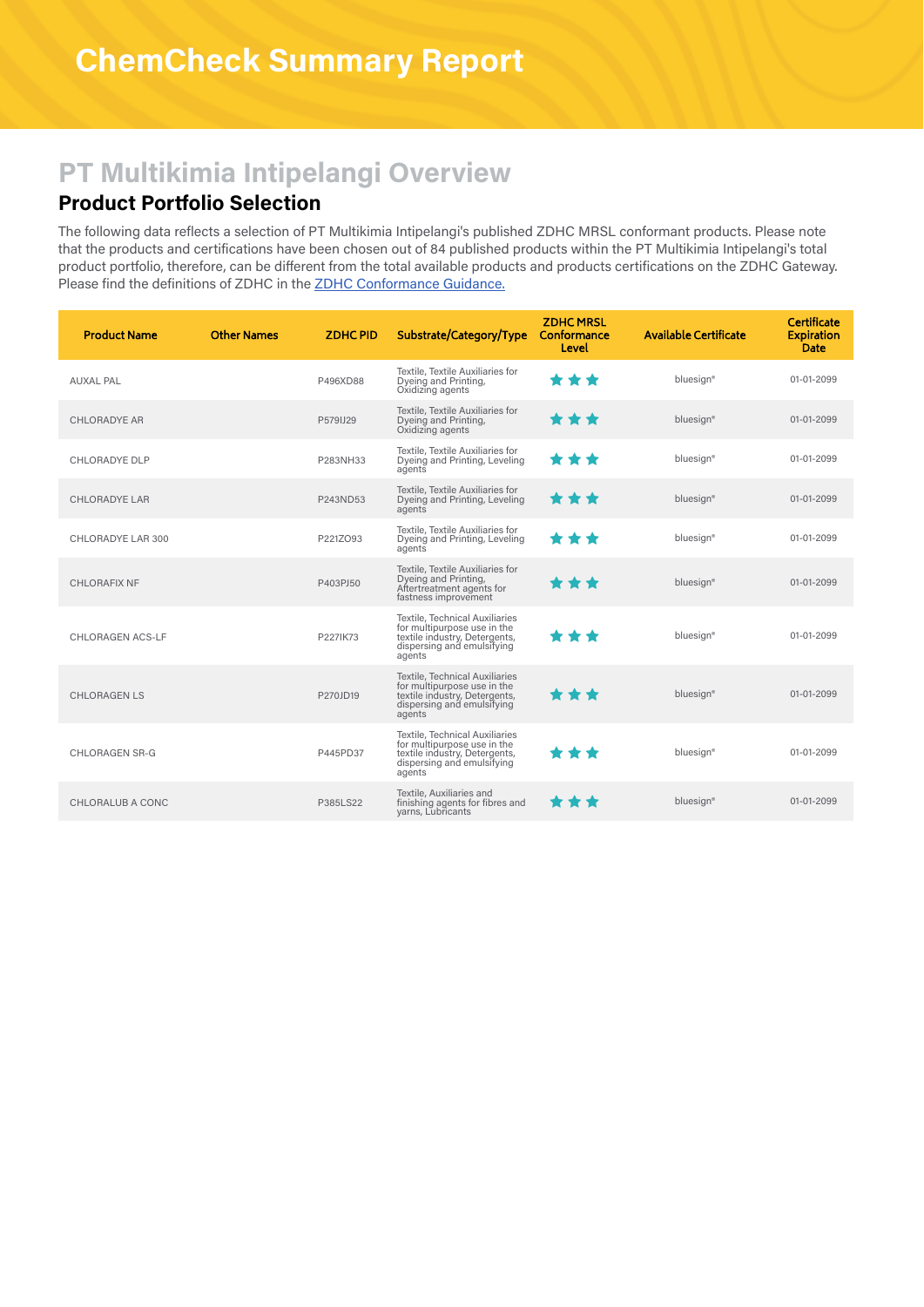| <b>Product Name</b>                    | <b>Other Names</b> | <b>ZDHCPID</b> | Substrate/Category/Type                                                          | <b>ZDHC MRSL</b><br>Conformance<br>Level | <b>Available Certificate</b> | Certificate<br><b>Expiration</b><br>Date |
|----------------------------------------|--------------------|----------------|----------------------------------------------------------------------------------|------------------------------------------|------------------------------|------------------------------------------|
| <b>CHLORALUB AL</b>                    |                    | P149AE18       | Textile, Auxiliaries and<br>finishing agents for fibres and<br>varns, Lubricants | * * *                                    | bluesign <sup>®</sup>        | 01-01-2099                               |
| <b>CHLORANYL BLACK</b><br><b>B</b> 133 |                    | P110NF39       | Textile, Textile Dyes and<br>Pigments, Reactive dye                              | ***                                      | bluesign®                    | 01-01-2099                               |
| <b>CHLORANYL BLACK</b><br>P-GR 150     |                    | P670GL24       | Textile, Textile Dyes and<br>Pigments, Reactive dye                              | **                                       | bluesign <sup>®</sup>        | 01-01-2099                               |
| CHLORANYL BLACK<br>PX-4R NEW           |                    | P163FI68       | Textile, Textile Dyes and<br>Pigments, Reactive dye                              | * * *                                    | bluesign®                    | 01-01-2099                               |
| CHLORANYL BLUE H-<br><b>ERD</b>        |                    | P768XX60       | Textile, Textile Dyes and<br>Pigments, Reactive dye                              | **<br>÷                                  | bluesign <sup>®</sup>        | 01-01-2099                               |
| <b>CHLORANYL BLUE P-</b><br>3RN        |                    | P457OK86       | Textile, Textile Dyes and<br>Pigments, Reactive dye                              | ***                                      | bluesign®                    | 01-01-2099                               |
| CHLORANYL BLUE<br>PX-3R                |                    | P491WG28       | Textile, Textile Dyes and<br>Pigments, Reactive dye                              | ***                                      | bluesign <sup>®</sup>        | 01-01-2099                               |
| <b>CHLORANYL BLUE</b><br>PX-3R 125     |                    | P721ZP92       | Textile, Textile Dyes and<br>Pigments, Reactive dye                              | ***                                      | bluesign®                    | 01-01-2099                               |
| CHLORANYL BLUE T-<br>2B                |                    | P419DL66       | Textile, Textile Dyes and<br>Pigments, Reactive dye                              | ***                                      | bluesign <sup>®</sup>        | 01-01-2099                               |
| <b>CHLORANYL BLUE T-</b><br>GD         |                    | P857ZC18       | Textile, Textile Dyes and<br>Pigments, Reactive dye                              | ***                                      | bluesign®                    | 01-01-2099                               |
| <b>CHLORANYL BLUE</b><br>TV-HC         |                    | P876RY32       | Textile, Textile Dyes and<br>Pigments, Reactive dye                              | **                                       | bluesign <sup>®</sup>        | 01-01-2099                               |
| CHLORANYL<br><b>CARMINE P-NR</b>       |                    | P154FI77       | Textile, Textile Dyes and<br>Pigments, Reactive dye                              | ***                                      | bluesign®                    | 01-01-2099                               |
| CHLORANYL<br><b>CRIMSON PX-B</b>       |                    | P596EF49       | Textile, Textile Dyes and<br>Pigments, Reactive dye                              | **                                       | bluesign <sup>®</sup>        | 01-01-2099                               |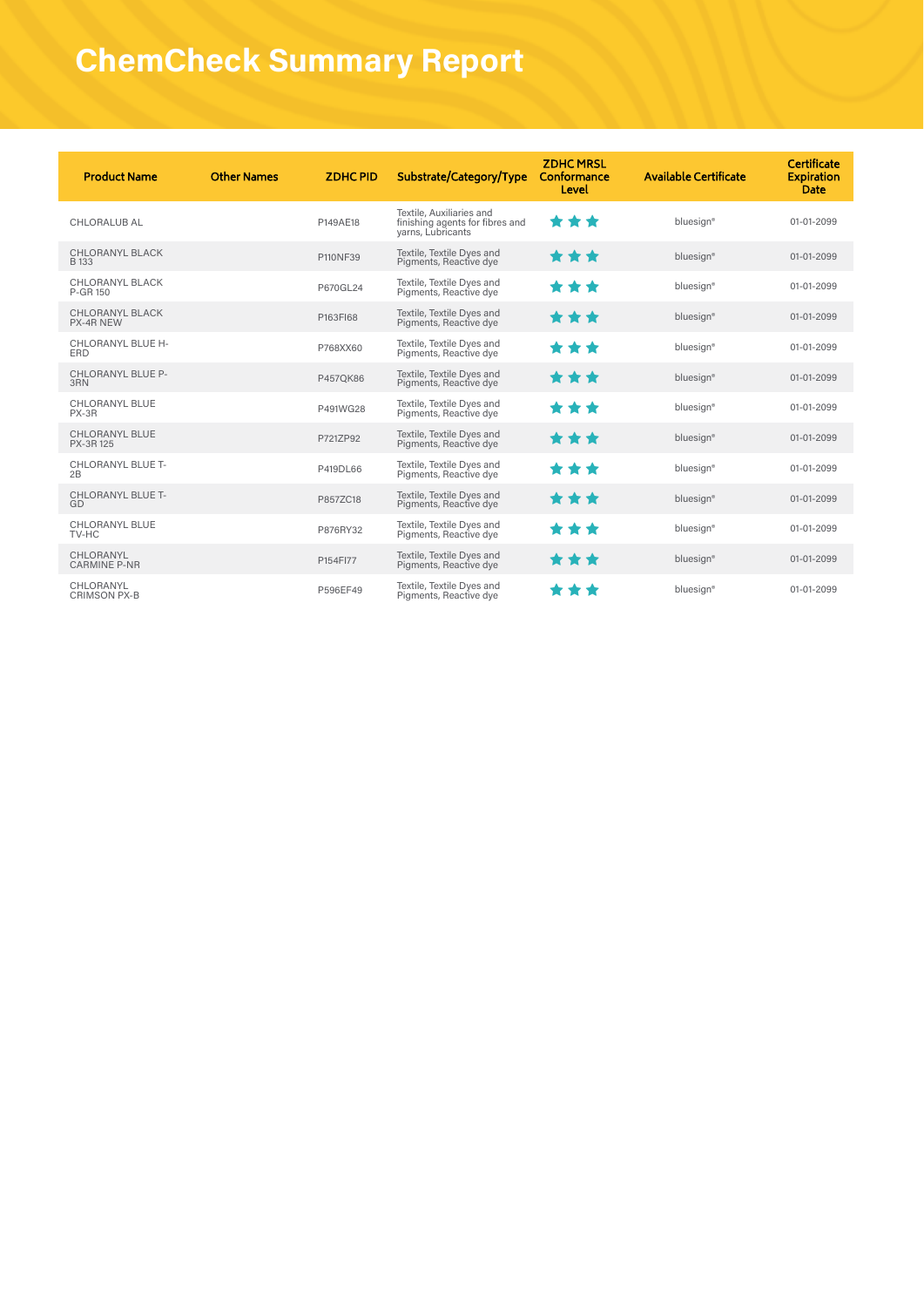| <b>Product Name</b>                         | <b>Other Names</b> | <b>ZDHCPID</b> | Substrate/Category/Type                             | <b>ZDHCMRSL</b><br>Conformance<br>Level | <b>Available Certificate</b> | Certificate<br><b>Expiration</b><br><b>Date</b> |
|---------------------------------------------|--------------------|----------------|-----------------------------------------------------|-----------------------------------------|------------------------------|-------------------------------------------------|
| CHLORANYL<br><b>CYANINE TV-HC</b>           |                    | P227JR12       | Textile, Textile Dyes and<br>Pigments, Reactive dye | ***                                     | bluesian®                    | 01-01-2099                                      |
| <b>CHLORANYL DEEP</b><br><b>RED TV-HC</b>   |                    | P394DO44       | Textile, Textile Dyes and<br>Pigments, Reactive dye | ***                                     | bluesign®                    | 01-01-2099                                      |
| CHLORANYL<br><b>GOLDEN YELLOW P-</b><br>2RN |                    | P808TO86       | Textile, Textile Dyes and<br>Pigments, Reactive dye | ***                                     | bluesign®                    | 01-01-2099                                      |
| CHLORANYL JET<br><b>BLACK TV-HC</b>         |                    | P491WD30       | Textile, Textile Dyes and<br>Pigments, Reactive dye | ***                                     | bluesign®                    | 01-01-2099                                      |
| CHLORANYL LEMON<br>TV-HC                    |                    | P345WF11       | Textile, Textile Dyes and<br>Pigments, Reactive dye | ***                                     | bluesign®                    | 01-01-2099                                      |
| CHLORANYL NAVY H-<br><b>ERN</b>             |                    | P653BN58       | Textile, Textile Dyes and<br>Pigments, Reactive dye | ***                                     | bluesign®                    | 01-01-2099                                      |
| CHLORANYL NAVY P-<br>NG                     |                    | P665IL22       | Textile, Textile Dyes and<br>Pigments, Reactive dye | ***                                     | bluesign®                    | 01-01-2099                                      |
| <b>CHLORANYL NAVY</b><br>PX-2R NEW          |                    | P882BM69       | Textile, Textile Dyes and<br>Pigments, Reactive dye | ***                                     | bluesign®                    | 01-01-2099                                      |
| <b>CHLORANYL NAVY</b><br>TV-HC              |                    | P329YX99       | Textile, Textile Dyes and<br>Pigments, Reactive dye | ***                                     | bluesign®                    | 01-01-2099                                      |
| CHLORANYL<br><b>ORANGE H-ERN</b>            |                    | P323EK69       | Textile, Textile Dyes and<br>Pigments, Reactive dye | ***                                     | bluesign®                    | 01-01-2099                                      |
| CHLORANYL<br>ORANGE P-2R                    |                    | P459OM73       | Textile, Textile Dyes and<br>Pigments, Reactive dye | ***                                     | bluesign®                    | 01-01-2099                                      |
| CHLORANYL<br><b>ORANGE TV-HC</b><br>CONC    |                    | P827IW99       | Textile, Textile Dyes and<br>Pigments, Reactive dye | ***                                     | bluesign®                    | 01-01-2099                                      |
| <b>CHLORANYL PENTA</b><br><b>CRIMSON 2B</b> |                    | P491YT24       | Textile, Textile Dyes and<br>Pigments, Reactive dye | ***                                     | bluesign®                    | 01-01-2099                                      |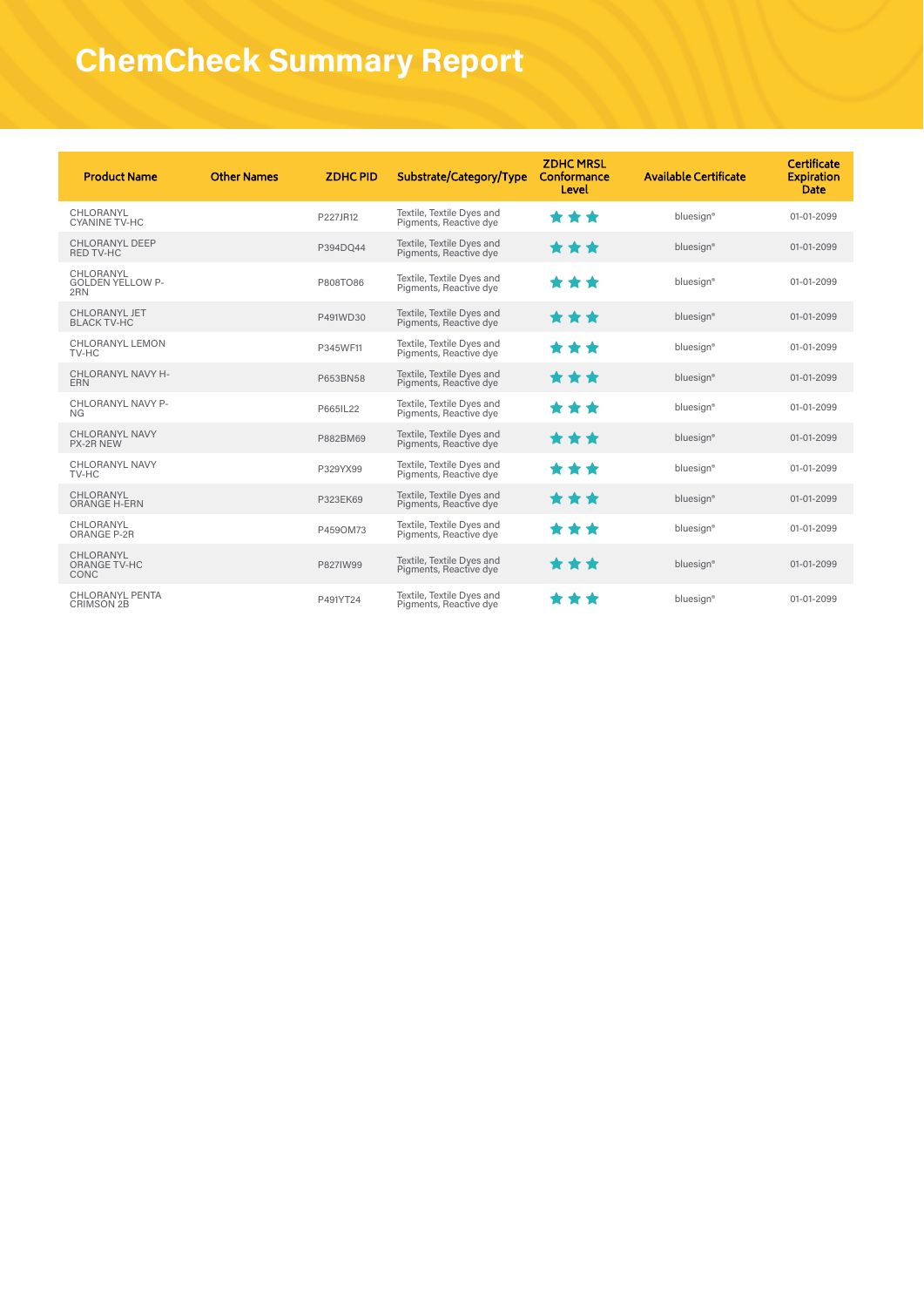| <b>Product Name</b>                         | <b>Other Names</b> | <b>ZDHCPID</b> | Substrate/Category/Type                             | <b>ZDHCMRSL</b><br>Conformance<br>Level | <b>Available Certificate</b> | Certificate<br><b>Expiration</b><br>Date |
|---------------------------------------------|--------------------|----------------|-----------------------------------------------------|-----------------------------------------|------------------------------|------------------------------------------|
| CHLORANYL PENTA<br><b>GOLDEN 2R</b>         |                    | P536FD31       | Textile, Textile Dyes and<br>Pigments, Reactive dye | **<br>◆                                 | bluesign®                    | 01-01-2099                               |
| <b>CHLORANYL PENTA</b><br>ORANGE 2R         |                    | P704KH38       | Textile, Textile Dyes and<br>Pigments, Reactive dye | ***                                     | bluesign®                    | 01-01-2099                               |
| <b>CHLORANYL PENTA</b><br>RED <sub>2G</sub> |                    | P135FA65       | Textile, Textile Dyes and<br>Pigments, Reactive dye | ***                                     | bluesign®                    | 01-01-2099                               |
| <b>CHLORANYL PENTA</b><br><b>RED B</b>      |                    | P701RT20       | Textile, Textile Dyes and<br>Pigments, Reactive dye | ***                                     | bluesign®                    | 01-01-2099                               |
| CHLORANYL PENTA<br>YELLOW 6G                |                    | P969OW53       | Textile, Textile Dyes and<br>Pigments, Reactive dye | ***                                     | bluesign®                    | 01-01-2099                               |
| CHLORANYL RED H-<br>E <sub>3</sub> B        |                    | P168CE89       | Textile, Textile Dyes and<br>Pigments, Reactive dye | ***                                     | bluesign®                    | 01-01-2099                               |
| CHLORANYL RED H-<br>E7B                     |                    | P697PP36       | Textile, Textile Dyes and<br>Pigments, Reactive dye | ***                                     | bluesign®                    | 01-01-2099                               |
| <b>CHLORANYL RED P-</b><br>4BN              |                    | P345WP22       | Textile, Textile Dyes and<br>Pigments, Reactive dye | ***                                     | bluesign®                    | 01-01-2099                               |
| <b>CHLORANYL RED T-</b><br>2BD              |                    | P102NF18       | Textile, Textile Dyes and<br>Pigments, Reactive dye | ***                                     | bluesign®                    | 01-01-2099                               |
| CHLORANYL RED TV-<br>HC.                    |                    | P735GN14       | Textile, Textile Dyes and<br>Pigments, Reactive dye | ***                                     | bluesign®                    | 01-01-2099                               |
| CHLORANYL RED TV-<br>HC CONC                |                    | P708WN60       | Textile, Textile Dyes and<br>Pigments, Reactive dye | **                                      | bluesign®                    | 01-01-2099                               |
| <b>CHLORANYL ROYAL</b><br>TV-HC             |                    | P840NM59       | Textile, Textile Dyes and<br>Pigments, Reactive dye | ***                                     | bluesign®                    | 01-01-2099                               |
| CHLORANYL<br><b>SCARLET T-GDN</b>           |                    | P943WO47       | Textile, Textile Dyes and<br>Pigments, Reactive dye | * * *                                   | bluesign®                    | 01-01-2099                               |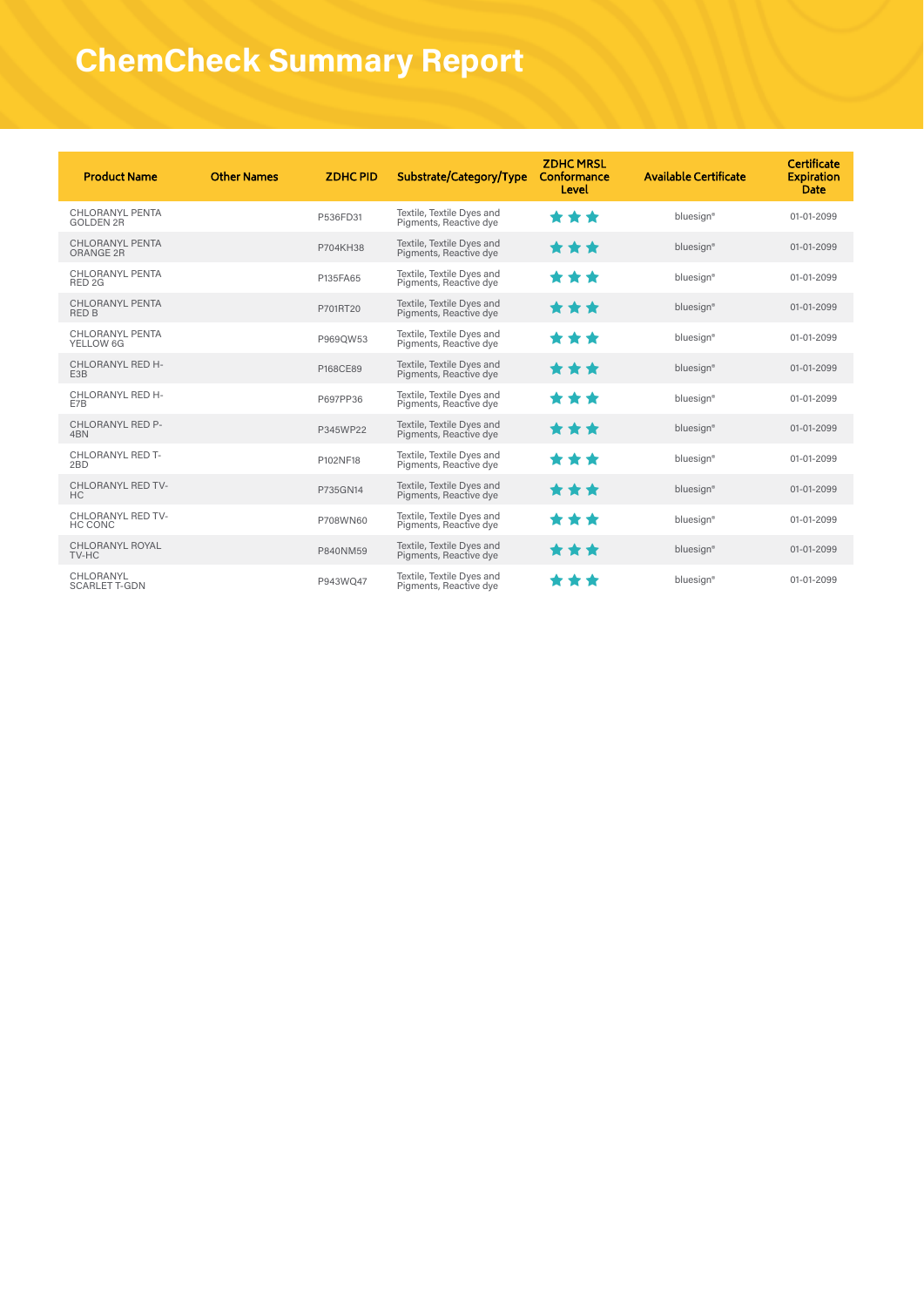| <b>Product Name</b>                      | <b>Other Names</b> | <b>ZDHCPID</b> | Substrate/Category/Type                             | <b>ZDHC MRSL</b><br>Conformance<br>Level | <b>Available Certificate</b> | Certificate<br><b>Expiration</b><br>Date |
|------------------------------------------|--------------------|----------------|-----------------------------------------------------|------------------------------------------|------------------------------|------------------------------------------|
| CHLORANYL<br><b>TUROUOISE T-GD</b>       |                    | P938RP47       | Textile, Textile Dyes and<br>Pigments, Reactive dye | ◆<br>**                                  | bluesign®                    | 01-01-2099                               |
| <b>CHLORANYL ULTRA</b><br><b>BLACK G</b> |                    | P550OG62       | Textile, Textile Dyes and<br>Pigments, Reactive dye | ***                                      | bluesign®                    | 01-01-2099                               |
| CHLORANYL ULTRA<br><b>BLACK R</b>        |                    | P252CH11       | Textile, Textile Dyes and<br>Pigments, Reactive dye | ***                                      | bluesign <sup>®</sup>        | 01-01-2099                               |
| <b>CHLORANYL ULTRA</b><br>NAVY 2R        |                    | P651CT98       | Textile, Textile Dyes and<br>Pigments, Reactive dye | ***                                      | bluesign®                    | 01-01-2099                               |
| <b>CHLORANYL ULTRA</b><br>ORANGE 4R      |                    | P728IB56       | Textile, Textile Dyes and<br>Pigments, Reactive dye | ***                                      | bluesign <sup>®</sup>        | 01-01-2099                               |
| <b>CHLORANYL ULTRA</b><br><b>RED R</b>   |                    | P836TI43       | Textile, Textile Dyes and<br>Pigments, Reactive dye | ***                                      | bluesign®                    | 01-01-2099                               |
| CHLORANYL YELLOW<br>FG                   |                    | P524WF32       | Textile, Textile Dyes and<br>Pigments, Reactive dye | **                                       | bluesign®                    | 01-01-2099                               |
| <b>CHLORANYL YELLOW</b><br>$H-E4G$       |                    | P195ZT80       | Textile, Textile Dyes and<br>Pigments, Reactive dye | ***                                      | bluesign <sup>®</sup>        | 01-01-2099                               |
| CHLORANYL YELLOW<br>$H-E4R$              |                    | P189OA39       | Textile, Textile Dyes and<br>Pigments, Reactive dye | ***                                      | bluesign <sup>®</sup>        | 01-01-2099                               |
| <b>CHLORANYL YELLOW</b><br>P-3RN         |                    | P472PO87       | Textile, Textile Dyes and<br>Pigments, Reactive dye | ***                                      | bluesign®                    | 01-01-2099                               |
| <b>CHLORANYL YELLOW</b><br>P-4GN 125     |                    | P802HS66       | Textile, Textile Dyes and<br>Pigments, Reactive dye | ***                                      | bluesign®                    | 01-01-2099                               |
| <b>CHLORANYL YELLOW</b><br>$P-6GN$       |                    | P242XG45       | Textile, Textile Dyes and<br>Pigments, Reactive dye | ***                                      | bluesign®                    | 01-01-2099                               |
| CHLORANYL YELLOW<br>T-RD                 |                    | P183OI33       | Textile, Textile Dyes and<br>Pigments, Reactive dye | * * *                                    | bluesign <sup>®</sup>        | 01-01-2099                               |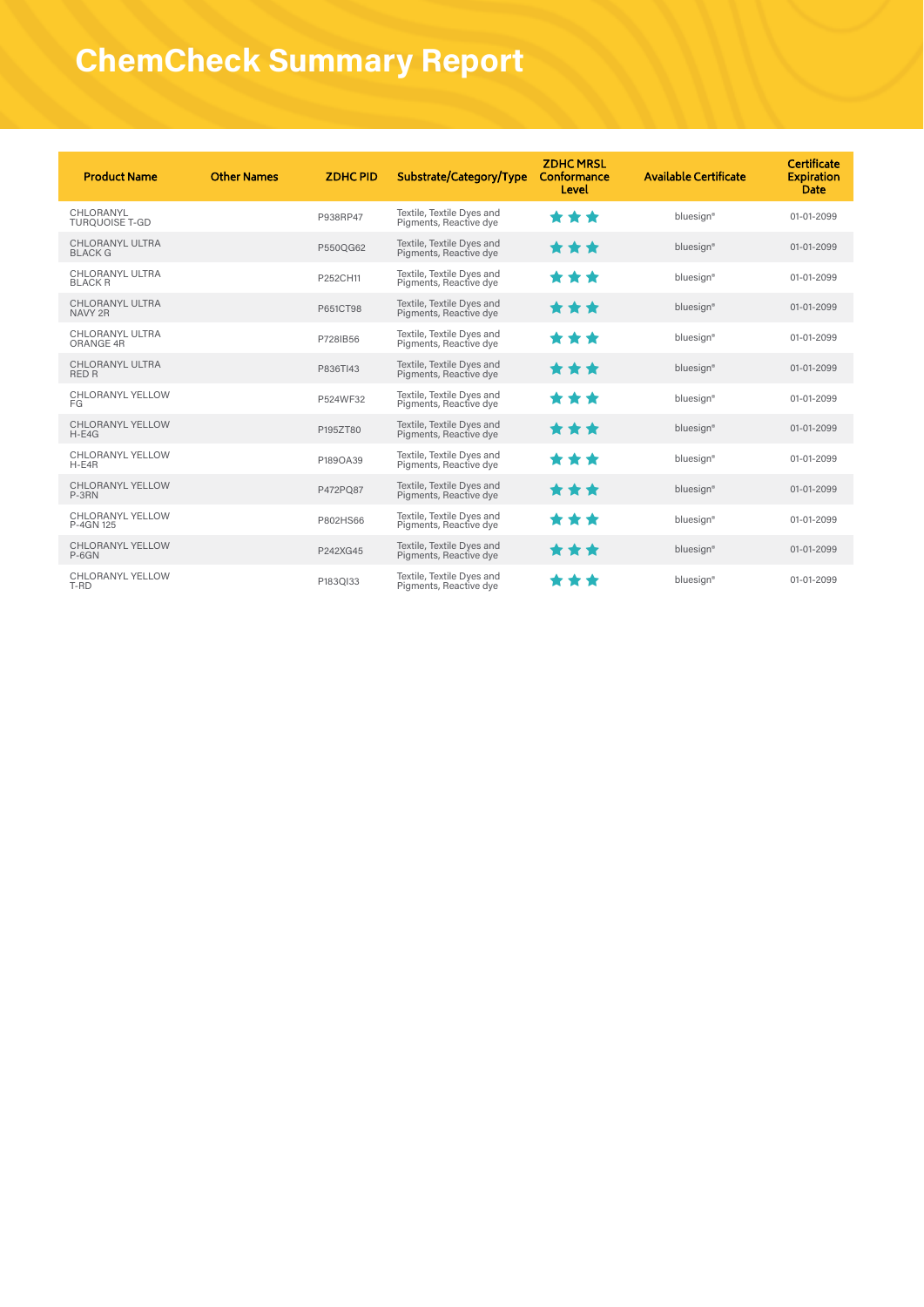| <b>Product Name</b>                  | <b>Other Names</b> | <b>ZDHCPID</b> | Substrate/Category/Type                                                                                                     | <b>ZDHCMRSL</b><br>Conformance<br>Level | <b>Available Certificate</b> | Certificate<br><b>Expiration</b><br><b>Date</b> |
|--------------------------------------|--------------------|----------------|-----------------------------------------------------------------------------------------------------------------------------|-----------------------------------------|------------------------------|-------------------------------------------------|
| CHLORANYL YELLOW<br>TV-HC            |                    | P719TY93       | Textile, Textile Dyes and<br>Pigments, Reactive dye                                                                         | ***                                     | bluesign <sup>®</sup>        | 01-01-2099                                      |
| CHLORAPEX 540                        |                    | P511ID60       | <b>Textile, Technical Auxiliaries</b><br>for multipurpose use in the<br>textile industry, Chelating<br>agents               | * * *                                   | bluesign®                    | 01-01-2099                                      |
| <b>CHLORAPEX ASA</b>                 |                    | P246ZN96       | Textile, Technical Auxiliaries<br>for multipurpose use in the<br>textile industry, Chelating<br>agents                      | ***                                     | bluesign®                    | 01-01-2099                                      |
| <b>CHLORAPEX GC</b><br>CONC          |                    | P981PZ96       | Textile, Technical Auxiliaries<br>for multipurpose use in the<br>textile industry, Chelating<br>agents                      | * * *                                   | bluesign®                    | 01-01-2099                                      |
| <b>CHLORAPEX T</b>                   |                    | P337FY28       | Textile, Technical Auxiliaries<br>for multipurpose use in the<br>textile industry, Chelating<br>agents                      | * * *                                   | bluesign®                    | 01-01-2099                                      |
| <b>CHLORAPEXT</b><br><b>LIQUID</b>   |                    | P643OJ33       | Textile, Technical Auxiliaries<br>for multipurpose use in the<br>textile industry, Chelating<br>agents                      | * * *                                   | bluesign®                    | 01-01-2099                                      |
| <b>CHLORASAL PAL</b>                 |                    | P186DE78       | Textile, Textile Auxiliaries for<br>Dyeing and Printing,<br>Oxidizing agents                                                | ***                                     | bluesign <sup>®</sup>        | 01-01-2099                                      |
| <b>CHLORASOFT HAO</b><br>50          |                    | P820ON81       | Textile, Textile Finishing<br>Assistants, Softening agents                                                                  | * * *                                   | bluesign®                    | 01-01-2099                                      |
| <b>CHLORASTAB BPS</b>                |                    | P870NH38       | Textile, Pretreatment Agents,<br><b>Stabilizers</b>                                                                         | **                                      | bluesign®                    | 01-01-2099                                      |
| <b>CHLORAZYM PK</b>                  |                    | P153ME95       | Textile, Pretreatment Agents,<br><b>Bleaching auxiliaries</b>                                                               | * * *                                   | bluesign®                    | 01-01-2099                                      |
| <b>DEFOAMERS</b>                     |                    | P915PF15       | Textile, Technical Auxiliaries<br>for multipurpose use in the<br>textile industry, Anti-foaming<br>agents (foam inhibitors) | * * *                                   | bluesign <sup>®</sup>        | 01-01-2099                                      |
| <b>DISPANYL CARMINE</b><br><b>HF</b> |                    | P410TP56       | Textile, Textile Dyes and<br>Pigments, Disperse Dye                                                                         | * * *                                   | bluesign®                    | 01-01-2099                                      |
| <b>DISPANYL RED CNB</b>              |                    | P271NJ17       | Textile, Textile Dyes and<br>Pigments, Disperse Dye                                                                         | **                                      | bluesign®                    | 01-01-2099                                      |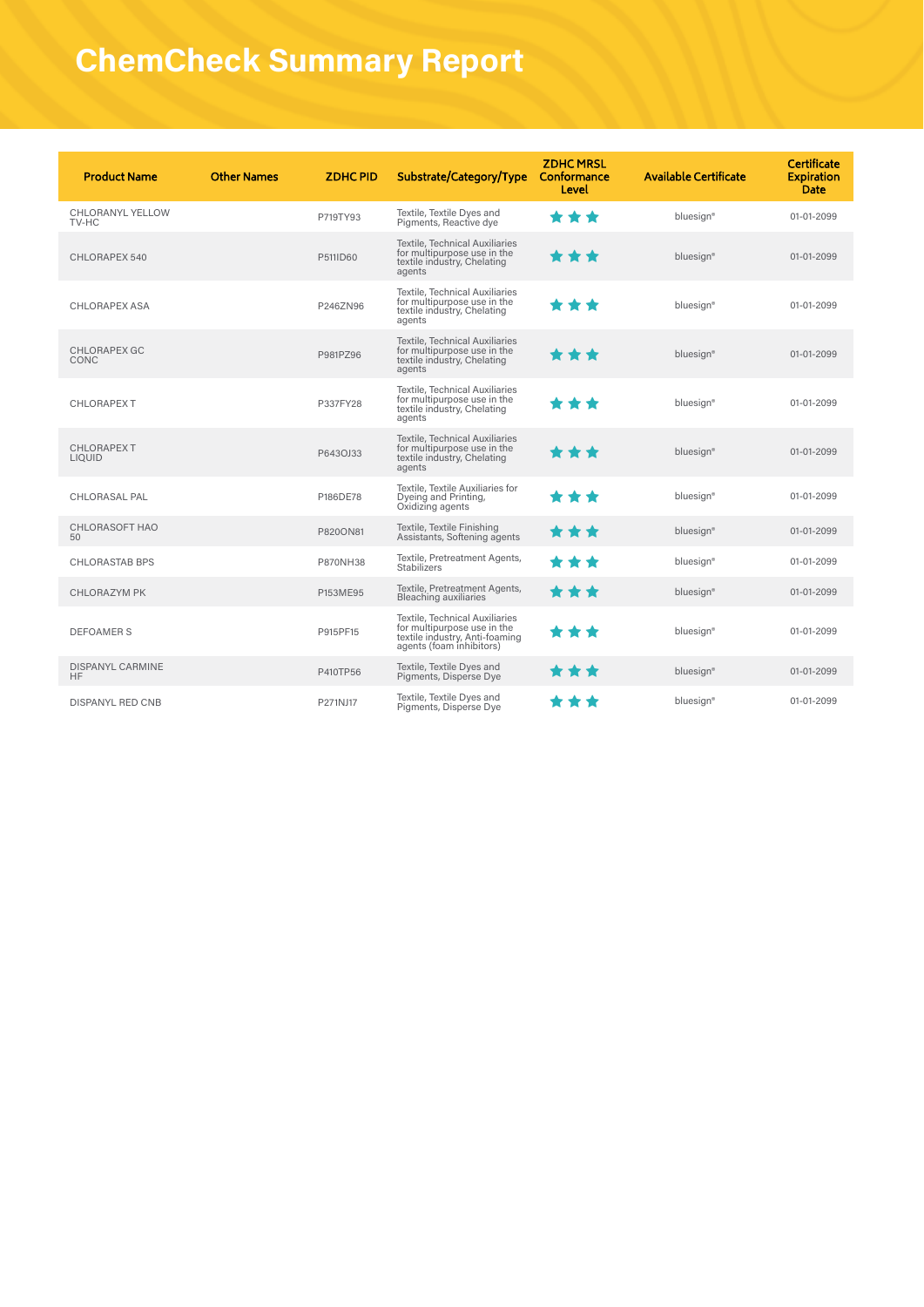| <b>Product Name</b>                  | <b>Other Names</b> | <b>ZDHCPID</b> | Substrate/Category/Type                                                                                  | <b>ZDHCMRSL</b><br>Conformance<br>Level | <b>Available Certificate</b> | <b>Certificate</b><br><b>Expiration</b><br>Date |
|--------------------------------------|--------------------|----------------|----------------------------------------------------------------------------------------------------------|-----------------------------------------|------------------------------|-------------------------------------------------|
| <b>DISPERTEX DAP</b>                 |                    | P140KM96       | Textile, Textile Auxiliaries for<br>Dyeing and Printing,<br>Dispersing agents and<br>protective colloids | * * *                                   | bluesign <sup>®</sup>        | 01-01-2099                                      |
| <b>DISPERTEX SMS</b>                 |                    | P275YB93       | Textile, Textile Auxiliaries for<br>Dyeing and Printing,<br>Dispersing agents and<br>protective colloids | ***                                     | bluesign®                    | 01-01-2099                                      |
| <b>GALAXYL CARMINE</b><br><b>XLN</b> |                    | P861DN58       | Textile, Textile Dyes and<br>Pigments, Reactive dye                                                      | ***                                     | bluesign <sup>®</sup>        | 01-01-2099                                      |
| <b>GALAXYL NAVY XLN</b>              |                    | P762NO42       | Textile, Textile Dyes and<br>Pigments, Reactive dye                                                      | ***                                     | bluesign®                    | 01-01-2099                                      |
| <b>GALAXYL OCEAN</b><br><b>XLN</b>   |                    | P419QG11       | Textile, Textile Dyes and<br>Pigments, Reactive dye                                                      | * * *                                   | bluesign <sup>®</sup>        | 01-01-2099                                      |
| <b>GALAXYL ORANGE</b><br><b>XLN</b>  |                    | P950ZF34       | Textile, Textile Dyes and<br>Pigments, Reactive dye                                                      | ***                                     | bluesign®                    | 01-01-2099                                      |
| <b>GALAXYL RED XLN</b>               |                    | P862ZZ88       | Textile, Textile Dyes and<br>Pigments, Reactive dye                                                      | * * *                                   | bluesign <sup>®</sup>        | 01-01-2099                                      |
| <b>GALAXYL YELLOW</b><br><b>XLN</b>  |                    | P648YH99       | Textile, Textile Dyes and<br>Pigments, Reactive dye                                                      | ***                                     | bluesign®                    | 01-01-2099                                      |
| <b>SOLAPRINT TCM-HV</b>              |                    | P286RO92       | Textile, Textile Auxiliaries for<br>Dyeing and Printing, Printing<br>thickeners                          | .                                       | bluesign <sup>®</sup>        | 01-01-2099                                      |